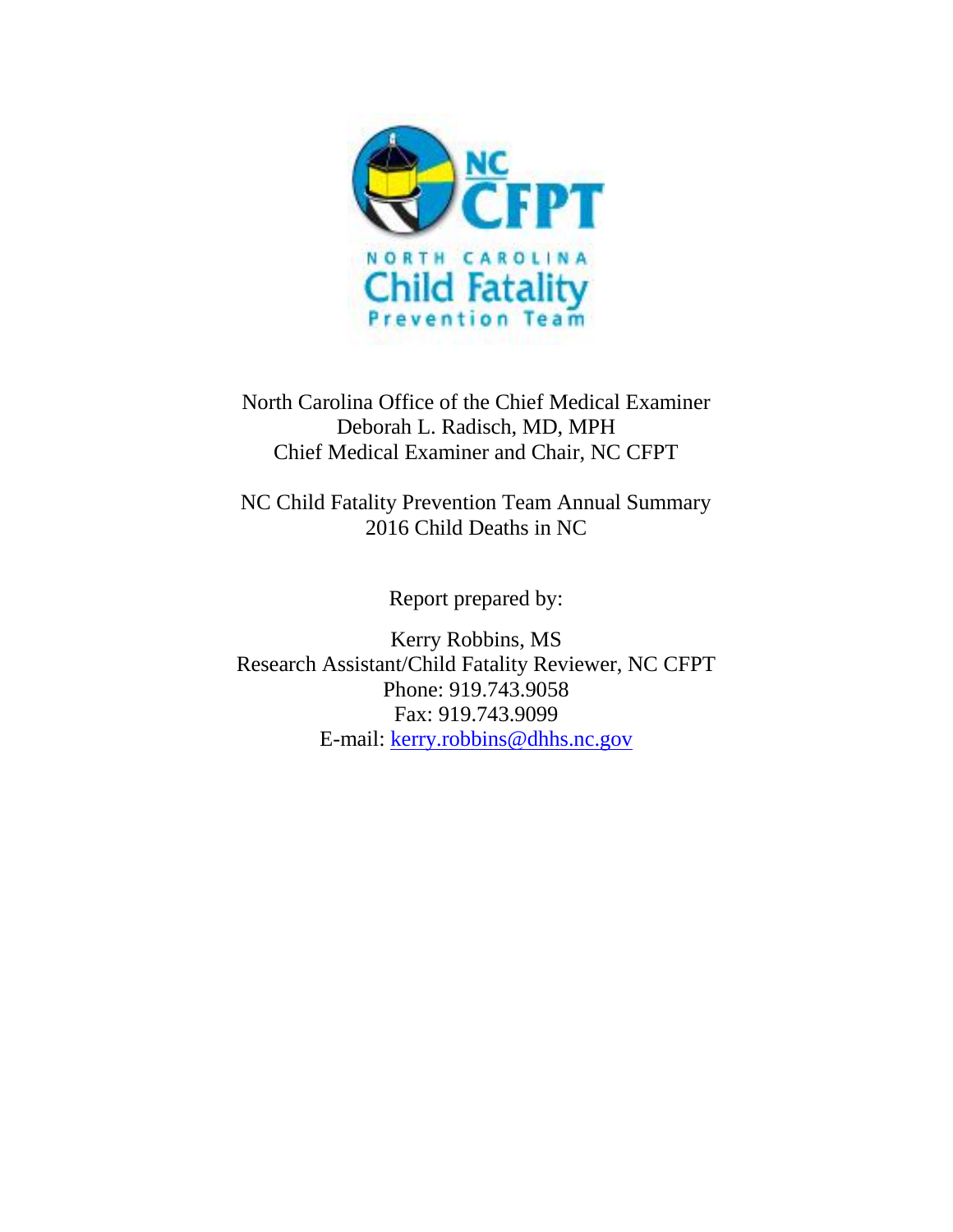# **TOTAL NUMBER OF DEATHS 2016 North Carolina Residents under the Age of 18 Years**

The State Center for Health Statistics (SCHS) reported that in 2016, **1,360** children died in North Carolina. Many of these deaths were expected and included children who died from a known natural disease or illness. The Office of the Chief Medical Examiner investigated the cause and manner of death for **511** of the child fatalities. The cases investigated by the Medical Examiner System included a number of natural deaths, as well as accidental deaths, homicides, suicides, and deaths for which no cause and/or manner of death could be determined.





**The CFPT reviews only child fatalities that are investigated by the OCME**. With a total of 511 deaths investigated by the Medical Examiner System and 841 child deaths of all North Carolina child deaths,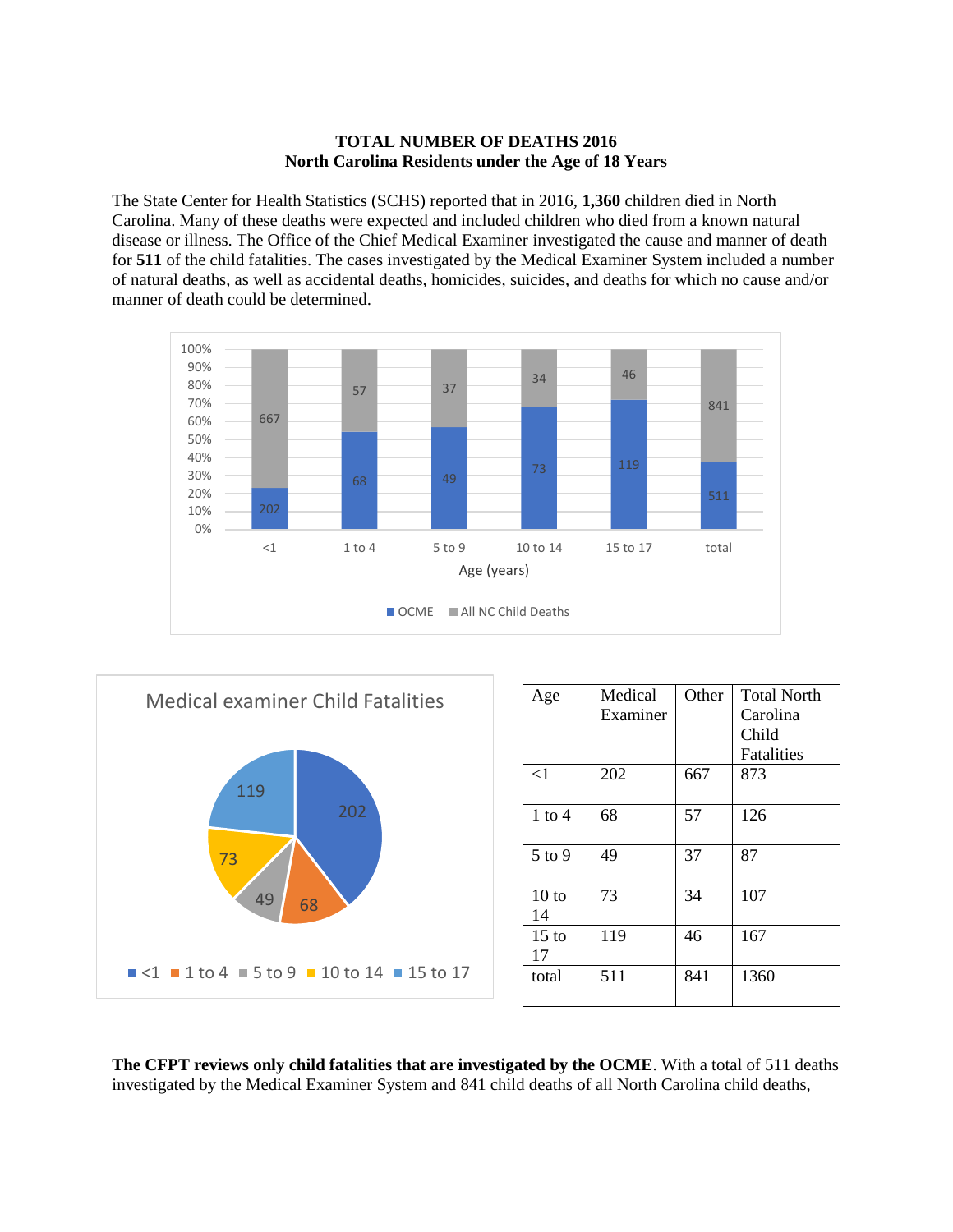approximately 38% of all child deaths that occurred in North Carolina were reviewed by the CFPT. These deaths are categorized as follows:

# **HOMICIDES**

There were 52 children who died at the hands of another in 2016. The CFPT separates homicides into 2 categories; homicides that occur at the hands of a parent or caregiver and homicides that do not.

#### *Homicide by Parent or Caregiver*

Homicide by Parent or Caretaker deaths accounted for 27 of the 52 total child homicides in 2016. Infants accounted for 7 deaths, and toddlers, ages 1-4 years, accounted for 12 deaths. There were 8 deaths between the ages of 5-17 years: ages 5-9 accounted for 5 deaths, ages 10-14 for 2, and 15-17 for 1 deaths. Blunt force trauma caused 16 deaths, guns 4, asphyxia and sharp each 2 deaths, unknown 2, and other 1 (metabolic derangement).

#### *Other Homicides*

Other homicides, in which the parent or caregiver was not a suspect or perpetrator, comprised 25 of the 52 total 2016 child homicides. Teenagers between the ages of 15 and 17 years accounted for 19 of the homicides. This age group included 18 gun related deaths and 1 blunt trauma death. Among ages 0-14 years, 5 deaths were firearm-related, and 1was caused by sharp trauma.

Of all the homicides, Black non-Hispanic children comprised the majority of homicides, 31 deaths; 18 deaths were White non-Hispanic children, 1 was White Hispanic, 1 was unspecified Hispanic, and 1 unspecified non-Hispanic race.



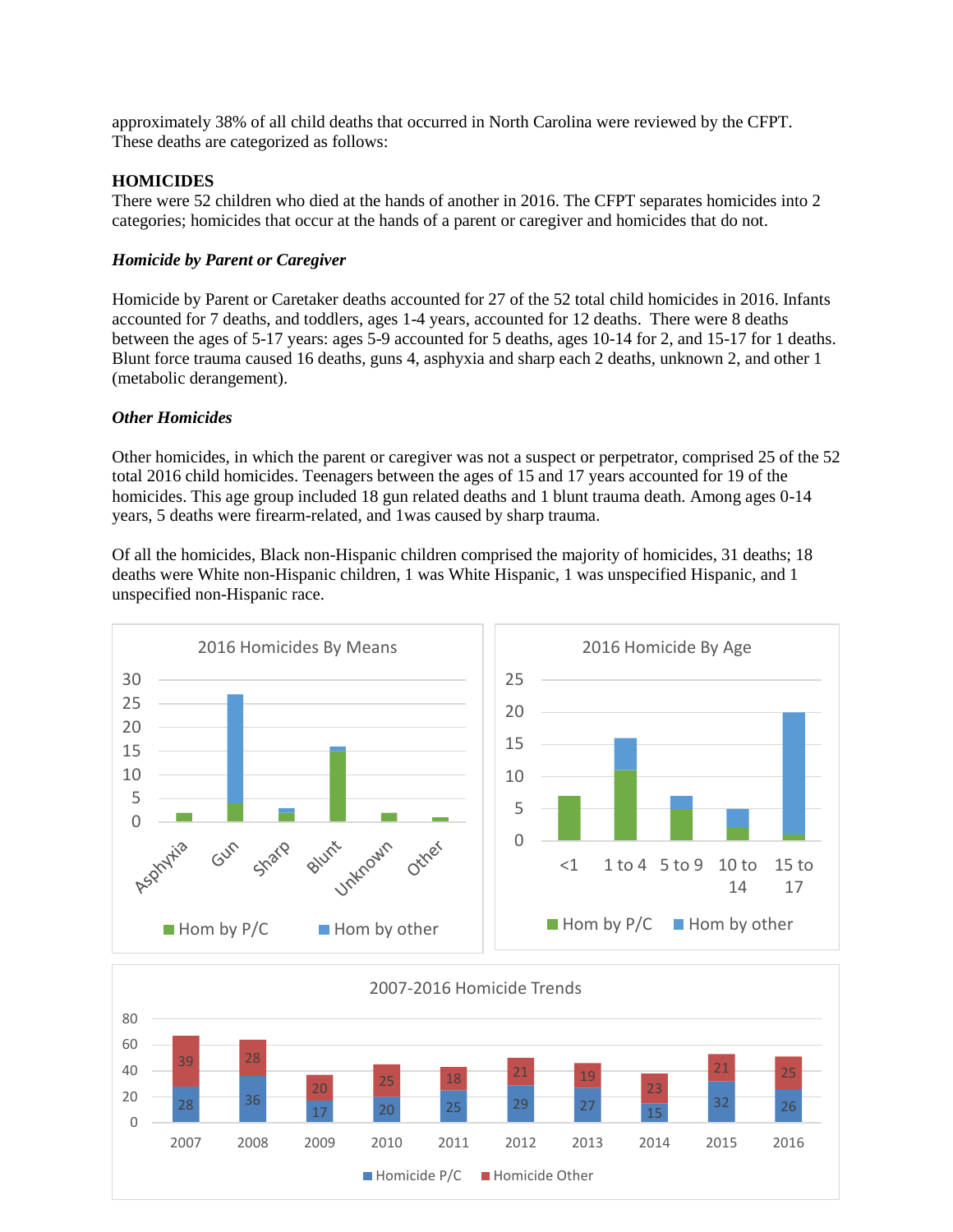# **SUICIDES**

Suicide was the manner of death of 47 children in 2016. Most children that committed suicide were between the ages of 15 and 17 years, accounting for 28 deaths (60%). There were 18 children between the ages of 10 and 14 years and 1 between the ages of 5 and 9 years. Males accounted for 32 deaths, females for 15 deaths. The means of death in suicides included asphyxia due to hanging in 22 of the deaths, use of a firearm in 20 of the deaths, 2 due to motor vehicle crashes, 2 due to fall/jump, and 1 from toxic substance.



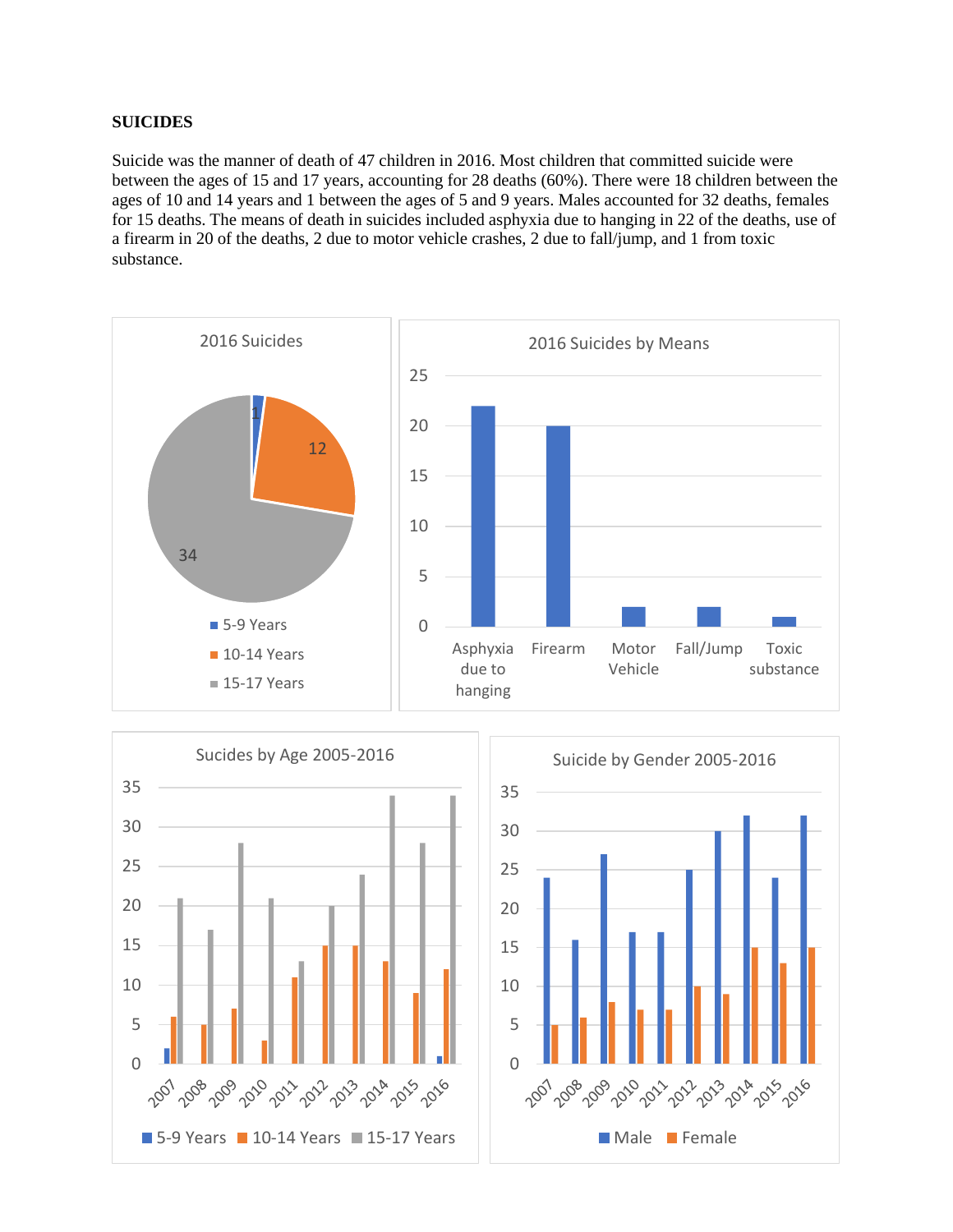# **ACCIDENTS**

Each year, accidental deaths comprise the largest number of non-natural deaths of children in North Carolina. In 2016, there were 204 deaths investigated by the NC Medical Examiner System certified as manner "accident." The CFPT utilizes multiple categories to better analyze the circumstances of these deaths.

#### *Vehicle-related*

In 2016, there were 115 deaths involving vehicles. In a majority of these deaths, 59, were passengers, while 27 of these deaths were drivers, and 29 were outside of vehicles or in othervehicle related crashes, or pedestrians.

In addition to motor vehicles, other vehicles involved in collisions included: 1 go-kart, 1 off-road motorcycle, 1 jet ski, 1 moped, 2 dirt bikes, 3 ATVs.

Nine of the 59 passenger deaths were being driven by drivers under the influence of drugs or alcohol.

Of the 27 drivers, 12 children were 17-years-old, 8 were 16-years-old, and 7 were 15 years or younger.

Of all the children involved in vehicle-related accidents, thirty-four children were either not wearing seat belts or were not properly restrained. For drivers specifically, 11 were wearing seat restraints.

Additional vehicle-related injuries included 1 train incident, 5 bicycles, 3 children who ran into the road, 2 who were in their yard or driveway at the time of collision, 2 unspecified, 1 in which no-one was operating the vehicle, 1 crushed while working on car maintenance, and 14 pedestrians on foot. Those involved in additional vehicle-related accidented included a total of 29 children: 2 children under 1 year of age, 5 children ages 1-4 years, 6 children ages 5-9 years, 7 children ages 10-14, and 9 children ages 15-17 years.

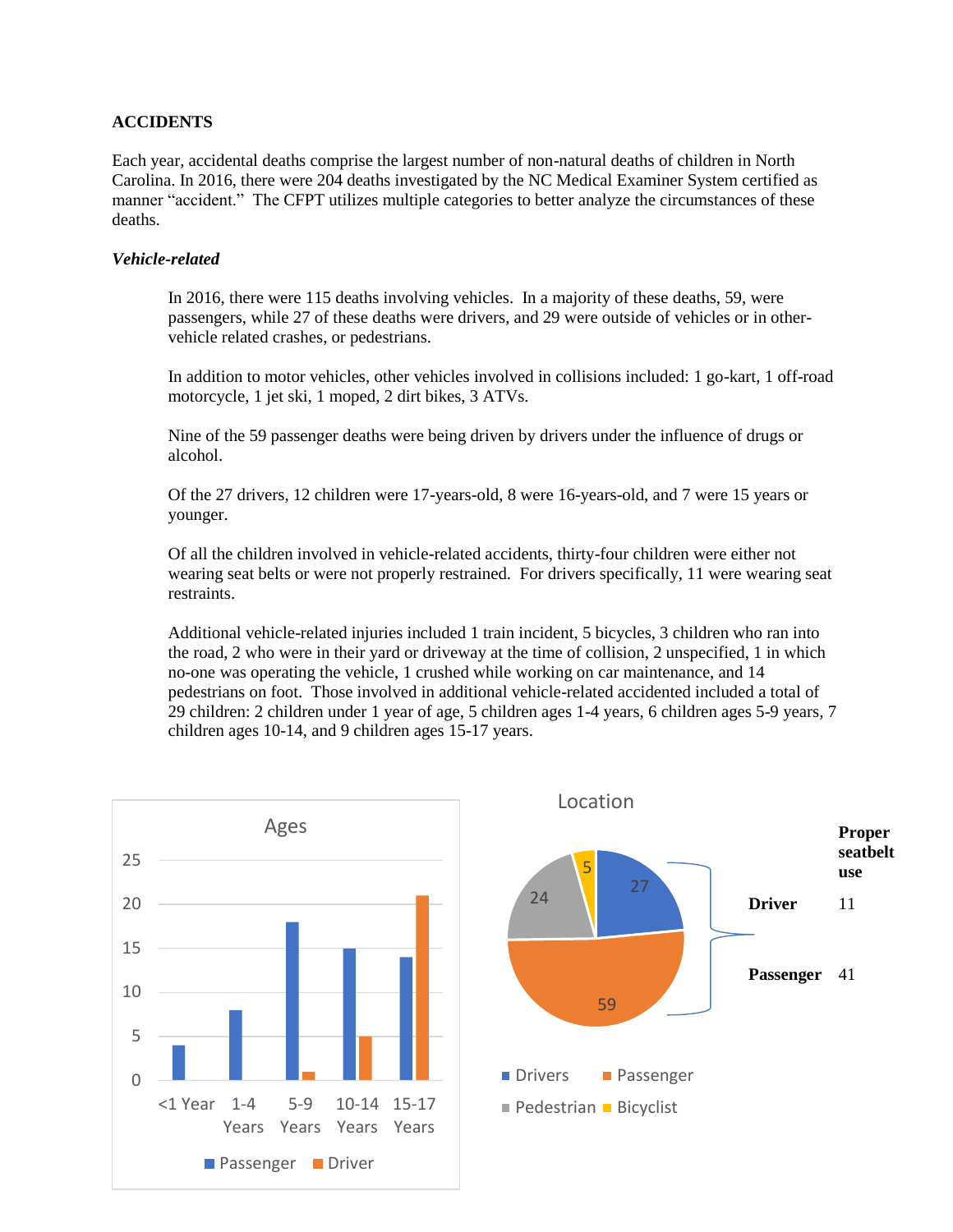#### *Asphyxia*

Accidental asphyxiation caused the deaths of 33 children in 2016. Infants constituted the majority, 29, of deaths due to accidental asphyxiation in a sleep environment, either during cosleeping or by being placed in an unsafe sleep environment (i.e., loose bedding, stuffed animals). Two other infant deaths, one due to being sat on by an older sibling and another for oxygen exclusion due to kerosene heating source. Two accidental asphyxia deaths of children between the ages of 1 year and 15 years included deaths from choking due to a food bolus and complications of an unsafe sleep environment.



# *Fire/Burns/Carbon Monoxide*

Four fires resulted in 4 child fatalities from thermal burns and/or carbon monoxide inhalation toxicity. All fatal fires were residential.

#### *Drowning*

Drowning resulted in the deaths of 28 children in 2016. Four drowning deaths occurred in each a lake, pond, and tub (12); 2 occurred in an ocean, and 1 each in a creek, quarry, and river (3). Eleven deaths occurred in a pool location. Deaths were evenly split, 14 each, occurring while the child was alone or unsupervised; versus being engaged in a water activity with others.

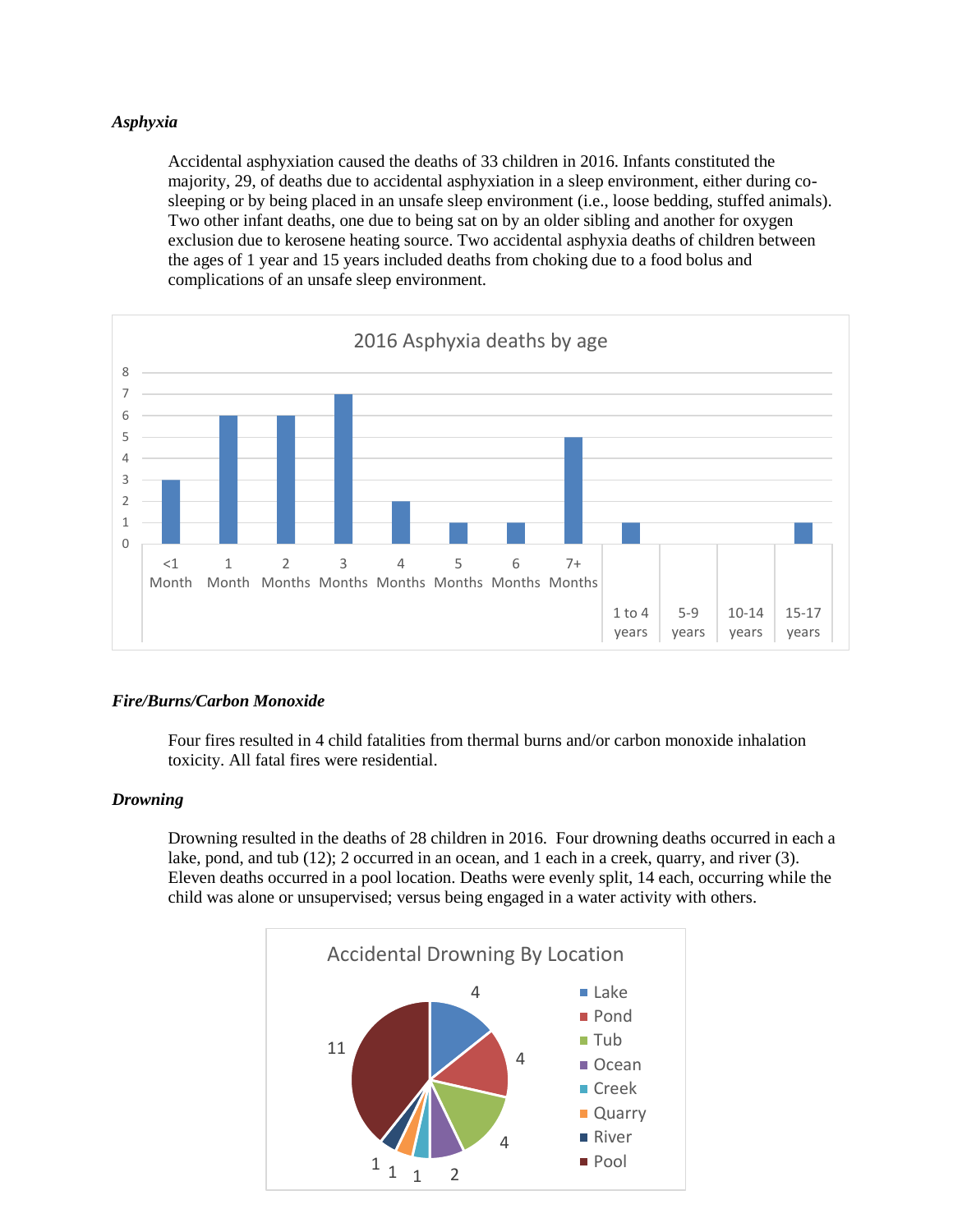### *Toxins*

There were 7 deaths from toxic substances (i.e. poisoning). Five of these children were 15-17 years old, 1 13-year-old, and 1 4-year-old. Three overdosed on illicit drugs, 2 from prescription drugs not prescribed to them, and 1 from a prescription prescribed to the decedent. One other child died from carbon monoxide exposure on the back of a boat.



### *Firearms*

There were 2 firearm injury deaths that were determined to be accidental in manner. In one, a 16 year-old was showing a gun to a friend when it discharged, killing that teenager, and in the other, the child found a parent's gun and it discharged, killing the 3-year-old child.

#### *Other*

Other deaths with an accidental manner, totaling 15 deaths, included 3 animal-related, 3 exposure, 4 fall/jump, 2 electrocution, and 1 each for falling object, medical treatment, and environmental.

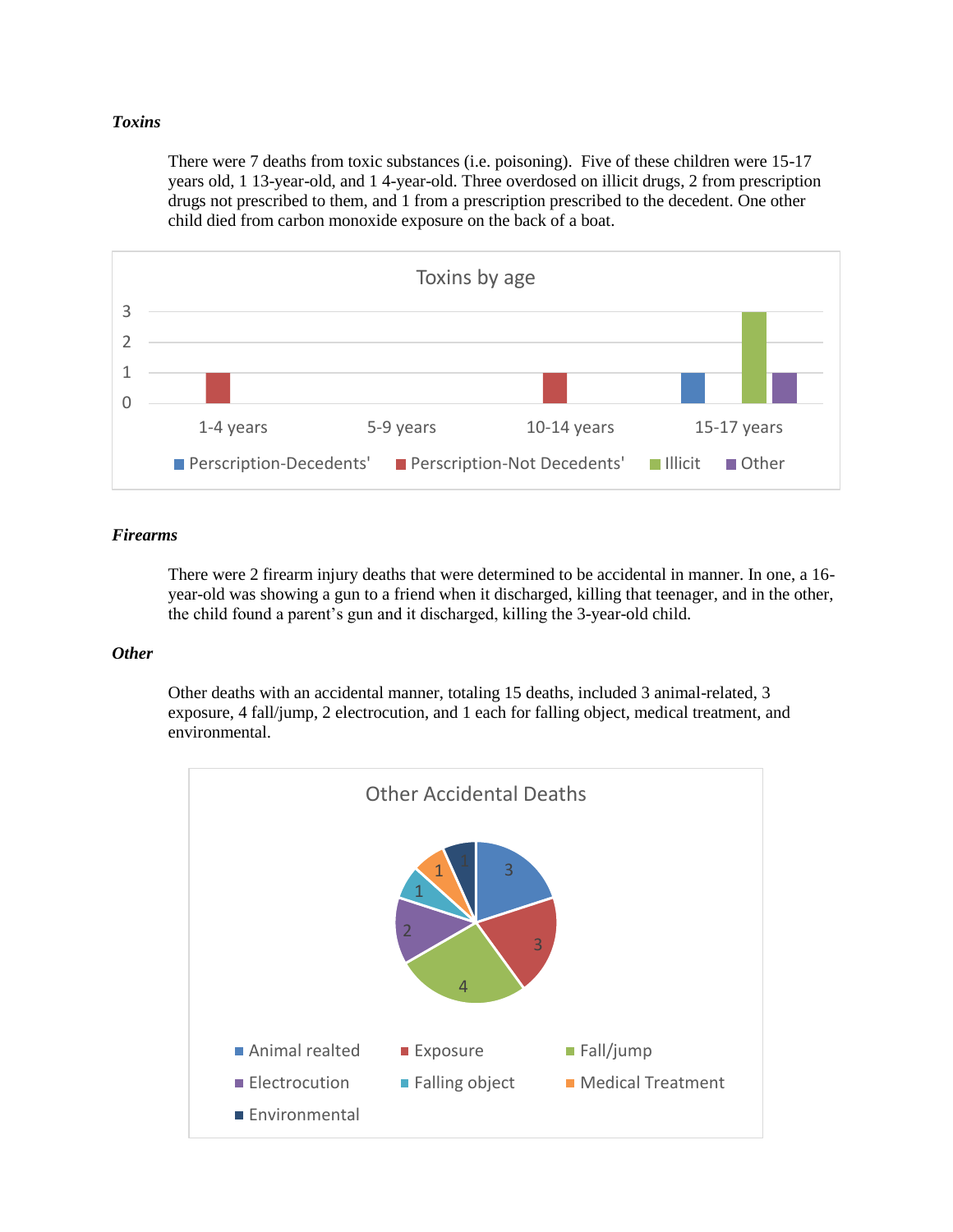# **NATURAL**

Eighty-seven deaths were determined to be natural in manner. Of these, 11 were SIDS cases and 76 were other natural causes. The top 5 causes of death with a natural manner in 2016 were: SIDS, pneumonia, seizure, complications of a disease, and cardiac arrhythmia.



#### *Sudden Infant Death Syndrome*

There were 11 infants who died from Sudden Infant Death Syndrome (SIDS) in 2016. The majority of infants, 8, were white, 2 black, and 1 unknown. Four deaths occurred in cribs, followed by two alone in adult beds, and one infant in each of the following: Pack-N-Play, car seat, bassinet, infant swing, baby tent. Three infants were placed to sleep on their backs, four on their fronts, and 4 in unspecified positions.